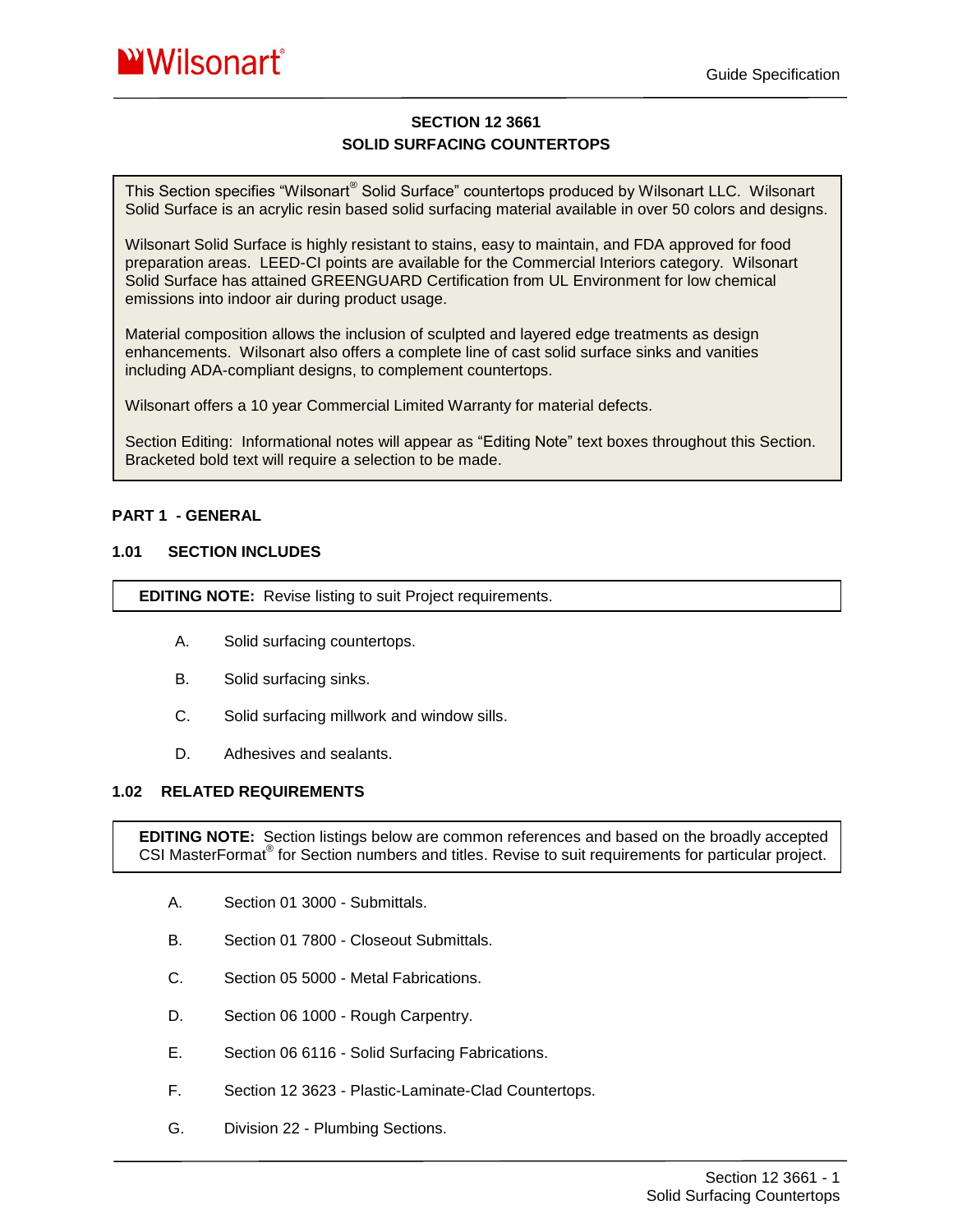# **1.03 REFERENCES**

**EDITING NOTE:** Revise Reference Standards to suit project requirements.

- A. Reference Standards:
	- 1. ANSI Z124.3: American National Standard for Plastic Lavatories.
	- 2. ANSI Z124.6: American National Standard for Plastic Sinks.
	- 3. ASTM C 834: Standard Specification for Latex Sealants.
	- 4. ASTM C 920: Standard Specification for Elastomeric Joint Sealants.
	- 5. ASTM D 256: Standard Test Methods for Determining the Izod Pendulum Impact Resistance of Plastics.
	- 6. ASTM D 570: Standard Test Method for Water Absorption of Plastics.
	- 7. ASTM D 638: Standard Test Method for Tensile Properties of Plastics
	- 8. ASTM D 696: Standard Test Method for Coefficient of Linear Thermal Expansion of Plastics Between -30 $^{\circ}$ C and 30 $^{\circ}$ C with a Vitreous Silica Dilatometer.
	- 9. ASTM D 790: Standard Test Methods for Flexural Properties of Unreinforced and Reinforced Plastics and Electrical Insulating Materials.
	- 10. ASTM D 792: Standard Test Methods for Density and Specific Gravity (Relative Density) of Plastics by Displacement.
	- 11. ASTM D 2583: Standard Test Method for Indentation Hardness of Rigid Plastics by Means of a Barcol Impressor.
	- 12. ASTM E 84: Standard Test Method for Surface Burning Characteristics of Building Materials.
	- 13. ASTM G 21: Standard Practice for Determining Resistance of Synthetic Polymeric Materials to Fungi.
	- 14. ASTM G 22: Standard Practice for Determining Resistance of Synthetic Polymeric Materials to Bacteria.
	- 15. ASTM G 155: Standard Practice for Operating Xenon Arc Light Apparatus for Exposure of Non-Metallic Materials.
	- 16. NEMA LD-3: High Pressure Decorative Laminates.
	- 17. NSF/ANSI Standard 51: Food Equipment Materials.
	- 18. SCAQMD Rule 1168: Adhesive and Sealant Applications.
	- 19. UL 2818: GREENGUARD Certification Program for Chemical Emissions for Building Materials, Finishes and Furnishings.

# **1.04 SUBMITTALS**

- A. Submit under provisions of Section 01 3000 Submittals.
- B. Product Data:
	- 1. Submit product data for each specified product. Include manufacturer's technical data sheets and published instruction instructions.
	- 2. Submit Material Safety Data Sheets (MSDS) for adhesives and sealants.
- C. Shop Drawings:
	- 1. Submit fully dimensioned shop drawings showing countertop **[and window sill]** layouts, joinery, terminating conditions, substrate construction, cutouts and holes. Show plumbing installation provisions. Include elevations, section details, and large scale details.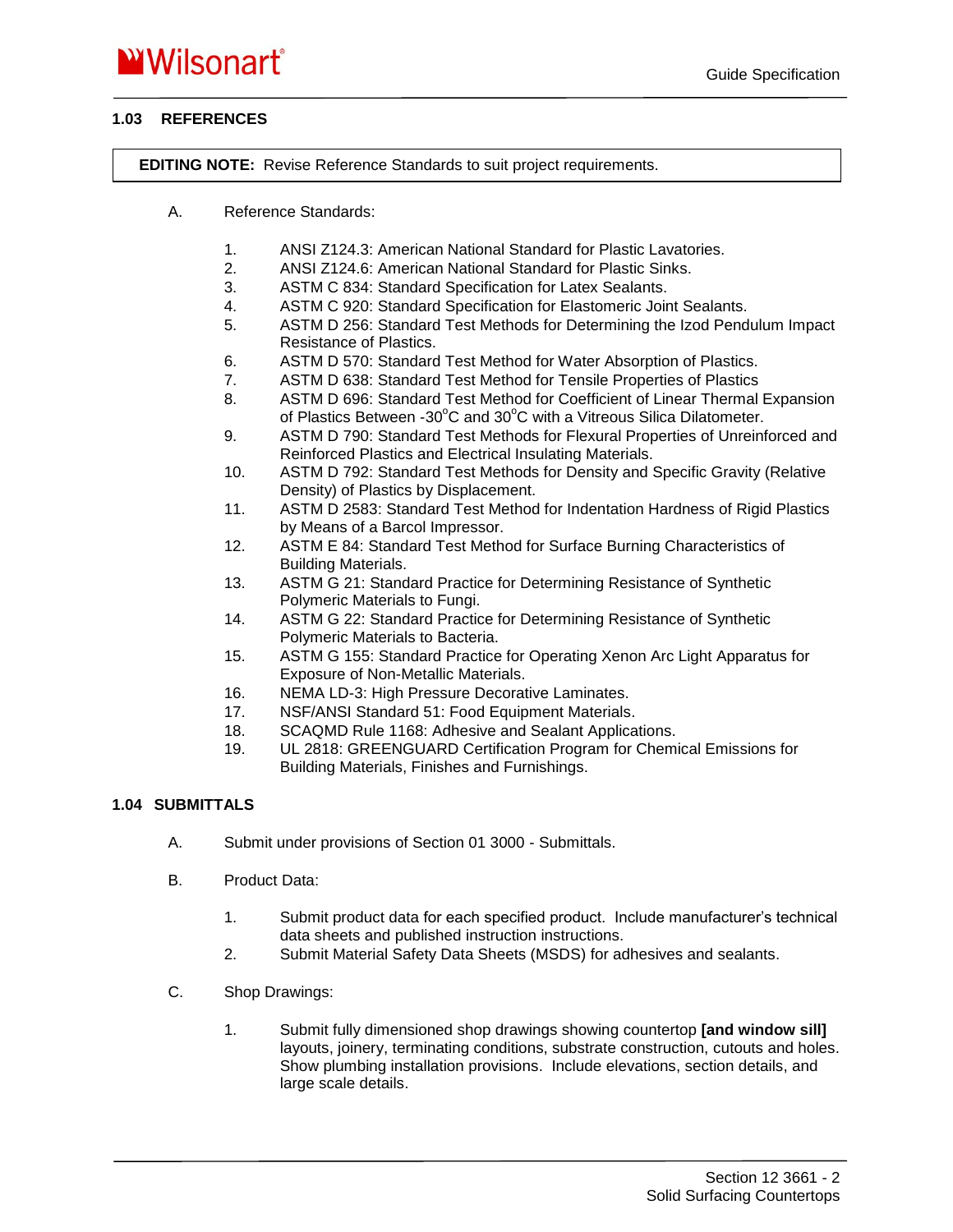- D. Samples:
	- 1. Submit selection and verification samples for each color, pattern, and finish required.
- E. Quality Assurance Submittals:
	- 1. Test Reports: Submit certified test reports showing compliance with specified performance characteristics and physical properties, if required.
	- 2. LEED Submittals: Submit applicable LEED documentation for potential credits specified in this Section.
	- 3. Warranty: Specimen copy of specified warranty.
- F. Maintenance Data: Submit manufacturer's published maintenance manual with closeout submittals.

# **1.05 REGULATORY REQUIREMENTS**

- A. Accessibility Requirements: Comply with the U.S. Architectural & Transportation Barriers Compliance Board ADA-ABA Accessibility Guidelines for Buildings and Facilities.
- B. Adhesives, Sealants, and Sealant Primers:
	- 1. SCAQMD (South Coast Air Quality Management District) Rule 1168.

# **1.06 QUALITY ASSURANCE**

- A. Qualifications:
	- 1. Fabricator Qualifications: Minimum of three years documented experience in fabricating solid surfacing countertops similar in scope and complexity to this Project. Currently certified by the manufacturer as an acceptable fabricator.
	- 2. Installer Qualifications: Minimum of three years documented installation experience for projects similar in scope and complexity to this Project, and currently certified by the manufacturer as an acceptable installer. **[Installer shall be the fabricator].**

**EDITING NOTE:** Following two LEED paragraphs offer potential credits according to LEED 2009 for Commercial Interiors (LEED-CI). Coordinate with designated LEED AP for credits applicable to Project.

- B. LEED 2009 rating system potential credits for solid surfacing:
	- 1. LEED-CI MR Credit 1.2 Building Reuse Maintain Indoor Nonstructural Elements.
	- 2. LEED-CI MR Credit 3.1 Materials Reuse.
- C. LEED 2009 rating system potential credits for adhesives:
	- 1. LEED-CI IEQ Credit 4.1 Low-Emitting Materials Adhesives and Sealants.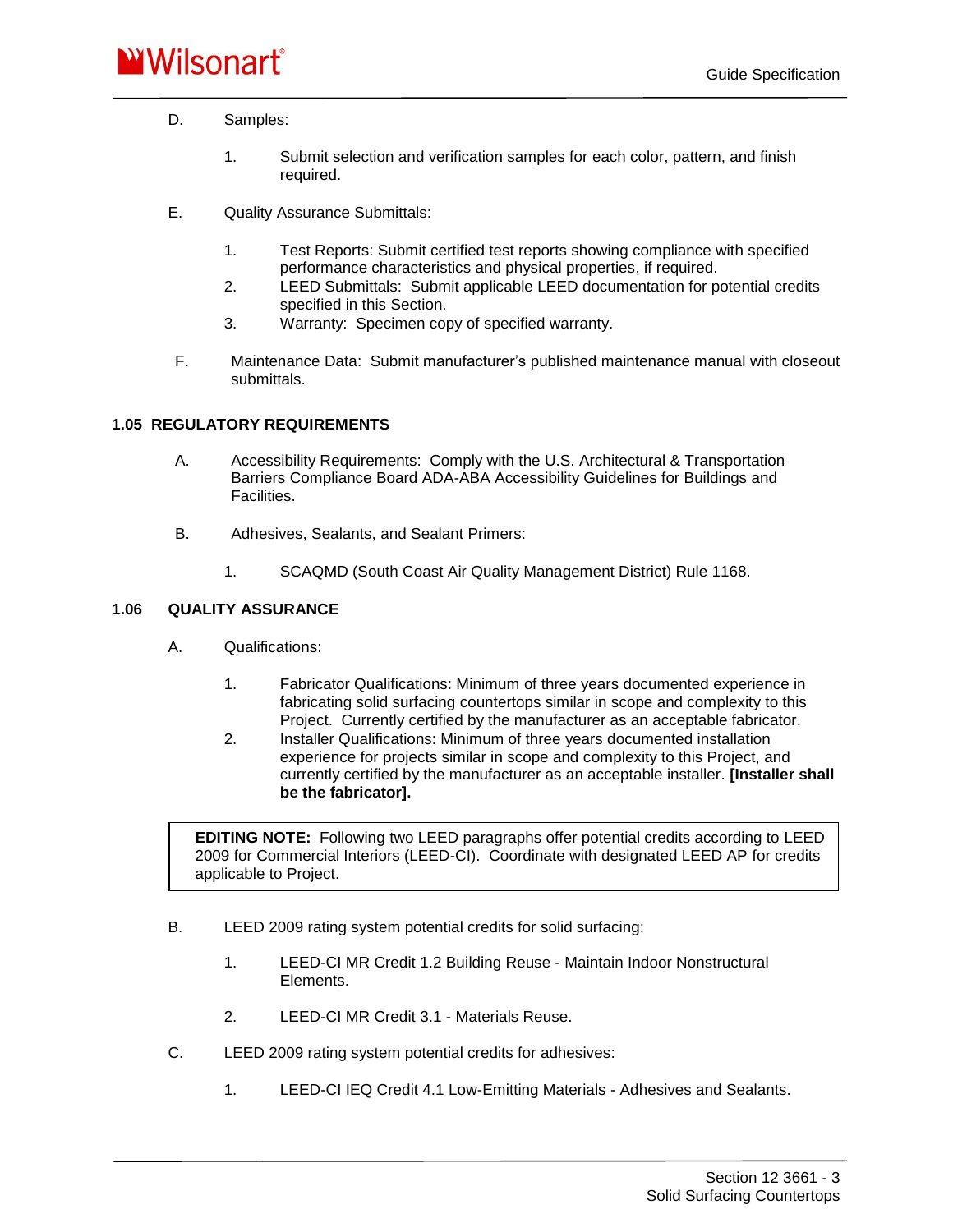# **WWilsonart**®

# D. Mock-Ups:

**EDITING NOTE:** Revise mock-up size and location to suit Project requirements.

- 1. Install at Project using acceptable products and manufacturer approved installation methods. Obtain Architect's acceptance of color, pattern, finish, fabrication, and installation standards.
- 2. Mock-Up Size: **[\_\_\_\_\_\_\_\_\_\_\_\_]** by **[\_\_\_\_\_\_\_\_\_\_\_\_]**.
- 3. Mock-Up Size: Indicated on Drawings.
- 4. Mock-Up Location: **[Indicated on Drawings] [As directed by Architect]**.
- 5. Maintain mock-up during construction for fabrication and installation comparison. If required, remove and legally dispose of mock-up when no longer required.
- 6. Incorporation: If permitted by Architect, mock-up may be incorporated into as part of the completed Work.

## **1.07 DELIVERY, STORAGE, AND HANDLING**

- A. Delivery: Deliver sinks in original containers.
- B. Storage and Protection: Store materials protected from exposure to harmful weather conditions, at temperature and humidity conditions recommended by manufacturer. Store sheet materials flat on pallets or similar rack-type storage to preclude damage.

#### **1.08 PROJECT CONDITIONS**

- A. Field Measurements: Verify actual measurements and openings by field measurements before fabrication; show recorded measurements on shop drawings. Coordinate field measurements and fabrication schedule with construction progress to avoid construction delays.
- B. Adhesive: Acclimatize adhesives to occupancy room temperatures with maximum temperature not to exceed 75 deg F.

#### **1.09 WARRANTY**

A. Manufacturer's Limited Warranty: Provide manufacturer's standard 10 Year Commercial Limited Warranty against defects in solid surface sheet materials.

# **PART 2 - PRODUCTS**

**EDITING NOTE:** Full Contact Information: Wilsonart LLC, 2400 Wilson Place, Temple, TX 76503- 6110. Tel. 254.207.7000, Toll-Free 800.433.3222, Fax 254.207.2384. Websites are: [www.wilsonart.com](http://www.wilsonart.com/) (primary website) [http://sustain.wilsonart.com](http://sustain.wilsonart.com/) (sustainable design website)

#### **2.01 MANUFACTURER**

A. Basis of Design: Wilsonart LLC.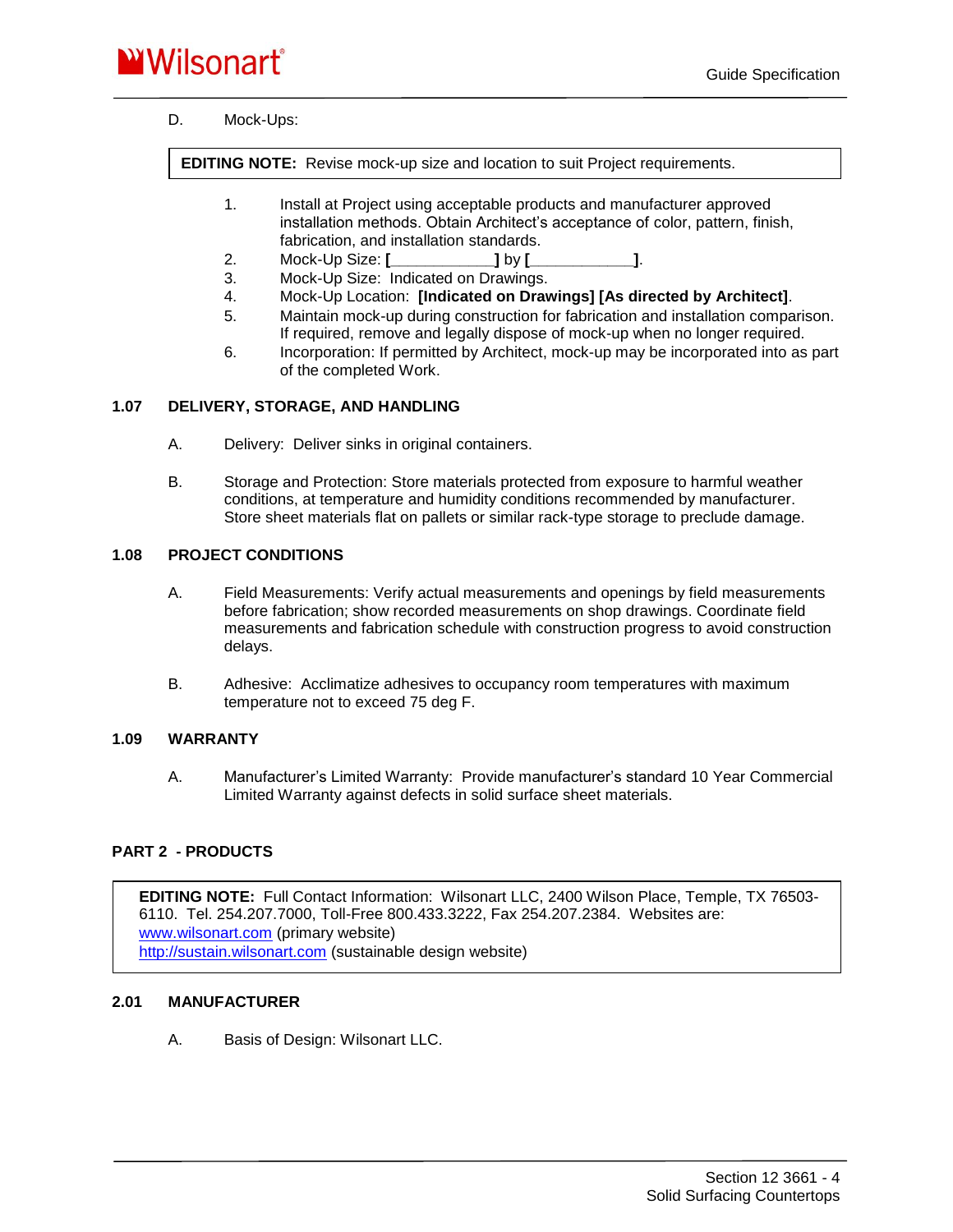# **2.02 SOLID SURFACE SHEET MATERIAL**

- A. Acceptable Product: "Wilsonart Solid Surface."
- B. Composition: Acrylic resins, fire-retardant mineral fillers, and proprietary coloring agents. Through-the-body color for full thickness of sheet material.

**EDITING NOTE:** Solid surface sheet material in 1/2 inch thickness is typically used for horizontal applications, such as countertops, vanity tops, laboratory bench tops, millwork, and window sills. Standard countertop sheet material dimensions are 30 inches wide by 145 inches long.

- C. Material Thickness: 1/2 inch, nominal.
- D. Conformance Standards:
	- 1. UL 2818:
		- a. GREENGUARD Emission levels in UL 2818, Section 7.1 are applicable for furniture products.
		- b. GREENGUARD Gold Emission levels in UL 2818, Section 7.2 are applicable for building materials, finishes, and furnishings.
- E. Physical Characteristics:

**EDITING NOTE:** Tensile strength and flexural strength values listed are approximate and vary slightly depending color/pattern/finish selection(s). High temperature resistance tests may have a slight effect on the material surface; this can be corrected (renewed) to "No Effect."

**EDITING NOTE:** For physical characteristics with bracketed choices, the first choice for each characteristic will apply to the Cityscape design series; the second choice is applicable for all other designs.

- 1. Tensile Strength: **[3400 psi] [6800 psi]**; ASTM D 638.
- 2. Tensile Modulus: **[1.4 x 10<sup>6</sup>psi] [1.5 x 10<sup>6</sup>psi]**; ASTM D 638.
- 3. Tensile Elongation: 0.4 percent minimum; ASTM D 638.
- 4. Flexural Strength: **[6,800 psi] [10,400 psi]**; ASTM D 790.
- 5. Flexural Modulus: **[1.13 x 10<sup>6</sup>psi] [1.73 x 10<sup>6</sup>psi]**; ASTM D 790.
- 6. Thermal Expansion Coefficient: 1.37 x 10 $5$  in./in. $\textdegree$ F; ASTM D 696.
- 7. Hardness (Barcol Impressor): 60; ASTM D 2583.
- 8. Impact Resistance: **[69 in.] [144 in.]** drop with no fracture; NEMA LD-3, Method 3.8.
- 9. Izod Impact: 0.28 (ft-lb.)/in.; ASTM D 256, Method A.
- 10. Light Resistance Xenon: No effect; NEMA LD-3, Method 3.3.
- 11. Stain Resistance: Pass; ANSI Z 124.3, modified.
- 12. Wear and Cleanability: Pass; ANSI Z 124.3.
- 13. Fungi Resistance: Pass; ASTM G 21.
- 14. Bacterial Resistance: Pass; ASTM G 22.
- 15. Boiling Water Resistance: No effect; NEMA LD-3, Method 3.5.
- 16. High Temperature Resistance: No effect; NEMA LD-3, Method 3.6.
- 17. Weatherability: Delta E less than 5; ASTM G 155.
- 18. Moisture Absorption: Less than 0.25 percent; ASTM D 570, long term.
- 19. Specific Gravity: **[1.63 gram/cm<sup>3</sup> ] [1.7 gram/cm<sup>3</sup> ]**; ASTM D 792.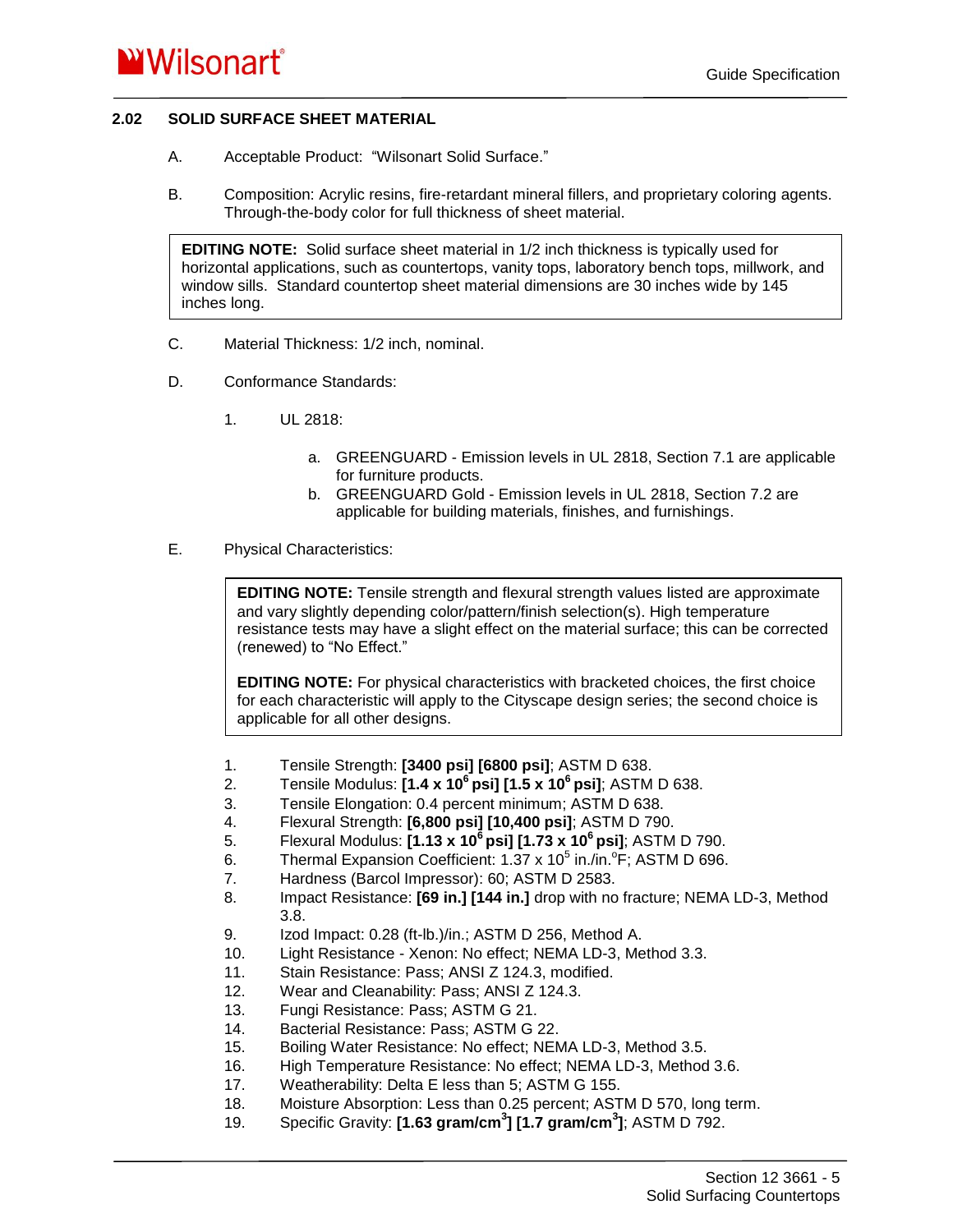

# 20. Weight: **[4.2 lb./ft<sup>2</sup> ] [4.4 lb./ft<sup>2</sup> ]**.

21. Surface Burning Characteristics: Class I and Class A; ASTM E 84.

**EDITING NOTE:** Select color, pattern, and finish design from one of the following options. Note: Surface finish options are matte, satin, semigloss, gloss, and high gloss. Durability (maintenance) increases as sheen value increases.

- F. Color, Pattern, and Finish Design: **[\_\_\_\_\_\_\_\_\_\_\_\_\_\_\_]**.
- G. Color, Pattern, and Finish Design: Specified in SCHEDULE Article of this Section.
- H. Color, Pattern, and Finish Design: Indicated on Drawings.
- I. Color, Pattern, and Finish Design: Selected from manufacturer's standard offerings.

**EDITING NOTE:** Select edge detail from one of the following options.

- J. Edge Detail: **[\_\_\_\_\_\_\_\_\_\_\_\_\_\_\_]**.
- K. Edge Detail: Specified in SCHEDULE Article of this Section.
- L. Edge Detail: Indicated on Drawings.
- M. Edge Detail: Selected from manufacturer's standard offerings.

#### **2.03 INTEGRATED SOLID SURFACE CAST SINKS**

- A. Acceptable Product: "Wilsonart Solid Surface Cast Sinks."
- B. Composition: Acrylic-modified resins, fire-retardant mineral fillers, and proprietary coloring agents. Through-the-body color.
- C. Conformance Standards:
	- 1. UL 2818:
		- a. GREENGUARD Emission levels in UL 2818, Section 7.1 are applicable for furniture products.
		- b. GREENGUARD Gold Emission levels in UL 2818, Section 7.2 are applicable for building materials, finishes, and furnishings.
	- 2. Lavatories (Vanities): ANSI Z 124.3.
	- 3. Sinks: ANSI Z 124.6.
- D. Product Selections: As follows; specified dimensions as inside bowl dimensions:

**EDITING NOTE:** Select required sink and lavatory products.

- 1. Double Offset Sink, Product No. BD3016: 30 inches long by 16-1/2 inches wide by 8- 1/4 inches deep.
- 2. Double Equal Sink, Product No. BD1630: 30 inches long by 16-1/2 inches wide by 8- 1/4 inches deep.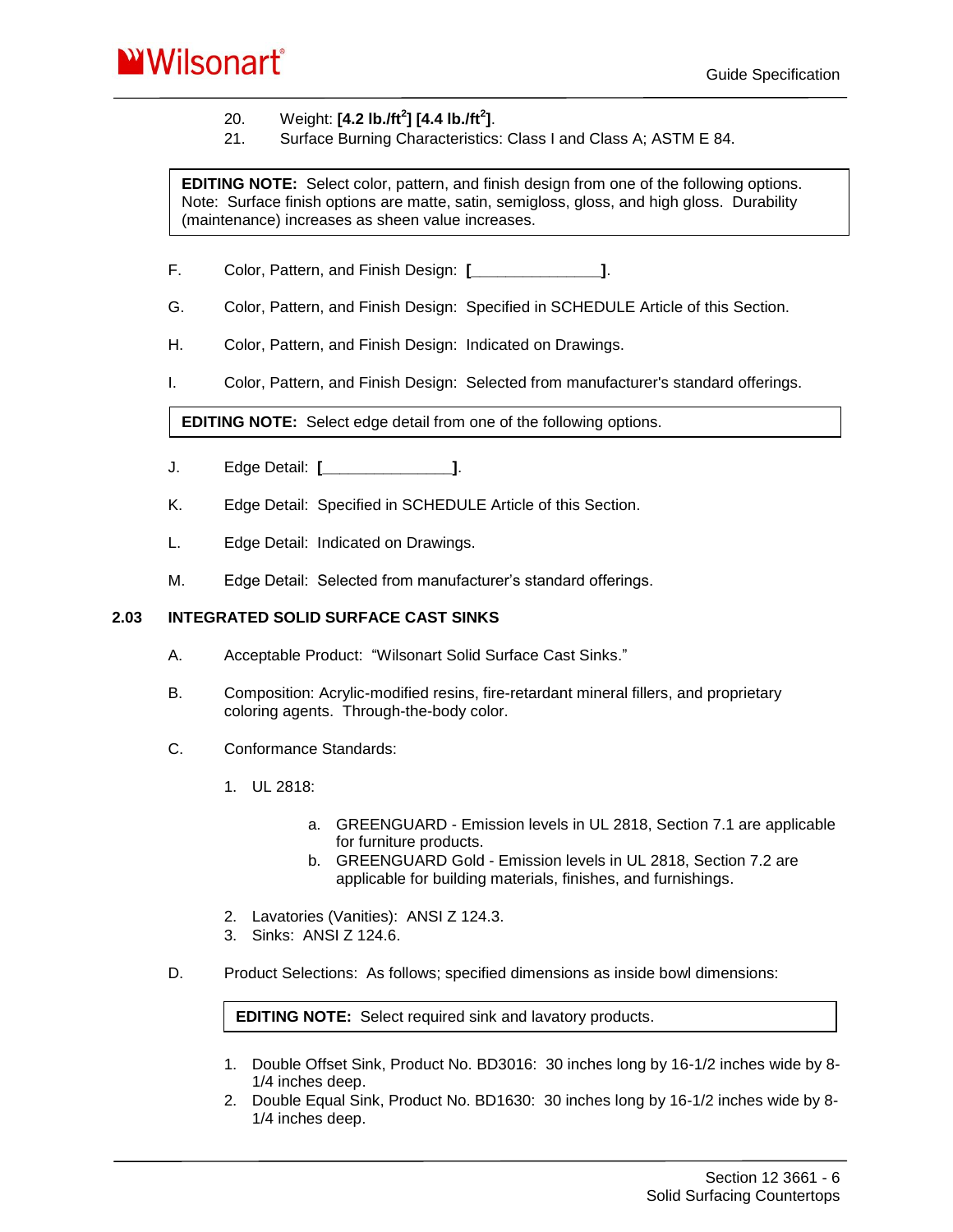# **WWilsonart**<sup>\*</sup>

- 3. Bar Utility Sink, Product No. BK1515: 15-5/8 inches long by 15-5/8 inches wide by 8- 3/8 inches deep.
- 4. Single Bowl Sink, Product No. BK2015: 20-3/8 inches long by 15-5/8 inches wide by 8-1/2 inches deep.
- 5. Large Utility Sink: Product No. BK2717: 27-3/8 inches long by 17-3/16 inches wide by 14 inches deep.
- 6. Rectangle ADA Vanity, Product No. BV1514: 15-1/4 inches long by 13-7/8 inches wide by 5-1/4 inches deep.
- 7. Small Oval Vanity, Product No. BV1410: 14-1/4 inches long by 10-5/16 inches wide by 5 inches deep.
- 8. Oval Vanity, Product No. BV1612: 15-13/16 inches long by 11-13/16 inches wide by 5 inches deep.
- 9. Oval ADA Vanity, Product No. BV1512: 15-1/2 inches long by 12-5/8 inches wide by 3-1/2 inches deep.
- 10. Oval Vanity, Product No. BV1613: 16-5/16 inches long by 12-15/16 inches wide by 5-5/16 inches deep.
- 11. Circle Vanity, Product No. BV11C: 10-13/16 inches long by 10-13/16 inches wide by 6-7/16 inches deep.

**EDITING NOTE:** Select color from one of the following options.

- 12. Color: **[Bright White] [Linen White] [Cream]**.
- 13. Color: Specified in SCHEDULE Article of this Section.
- 14. Color: Indicated on Drawings.
- 15. Color: Selected from manufacturer's standard offerings.

# **2.04 ACCESSORY MATERIALS**

- A. Joint Adhesive: Methacrylate-based adhesive for chemically bonding solid surfacing seams. Color complementary to solid surfacing sheet material. UL 2818 GREENGUARD Gold certified and complies with SCAQMD Rule 1168.
	- 1. Product: "Wilsonart Hard Surface Adhesive."
- B. Elastomeric Sealant: Mildew-resistant silicone sealant for filling gaps between countertops and terminating substrates in wet environment applications. Complies with ASTM C 920, Type S (single component), Grade NS (nonsag).
	- 1. Product: Acceptable to countertop manufacturer.
	- 2. Color: **[Complementary to solid surfacing color] [Clear] [Selected from sealant manufacturer's standard offerings]**.
- C. Siliconized Acrylic Sealant: Siliconized acrylic latex sealant. For general applications to fill gaps between countertops and at terminating substrates. Complies with ASTM C 834, Type OP, Grade NF, and SCAQMD Rule 1168.
	- 1. Product: "Wilsonart Color Matched Caulk".
	- 2. Color: **[Complementary to solid surfacing color] [Clear] [Selected from sealant manufacturer's standard offerings]**.
- D. Construction Adhesive: Countertop manufacturer's recommended silicone-based construction adhesive for backsplashes, endsplashes, and other applications according to manufacturer's published fabrication instructions.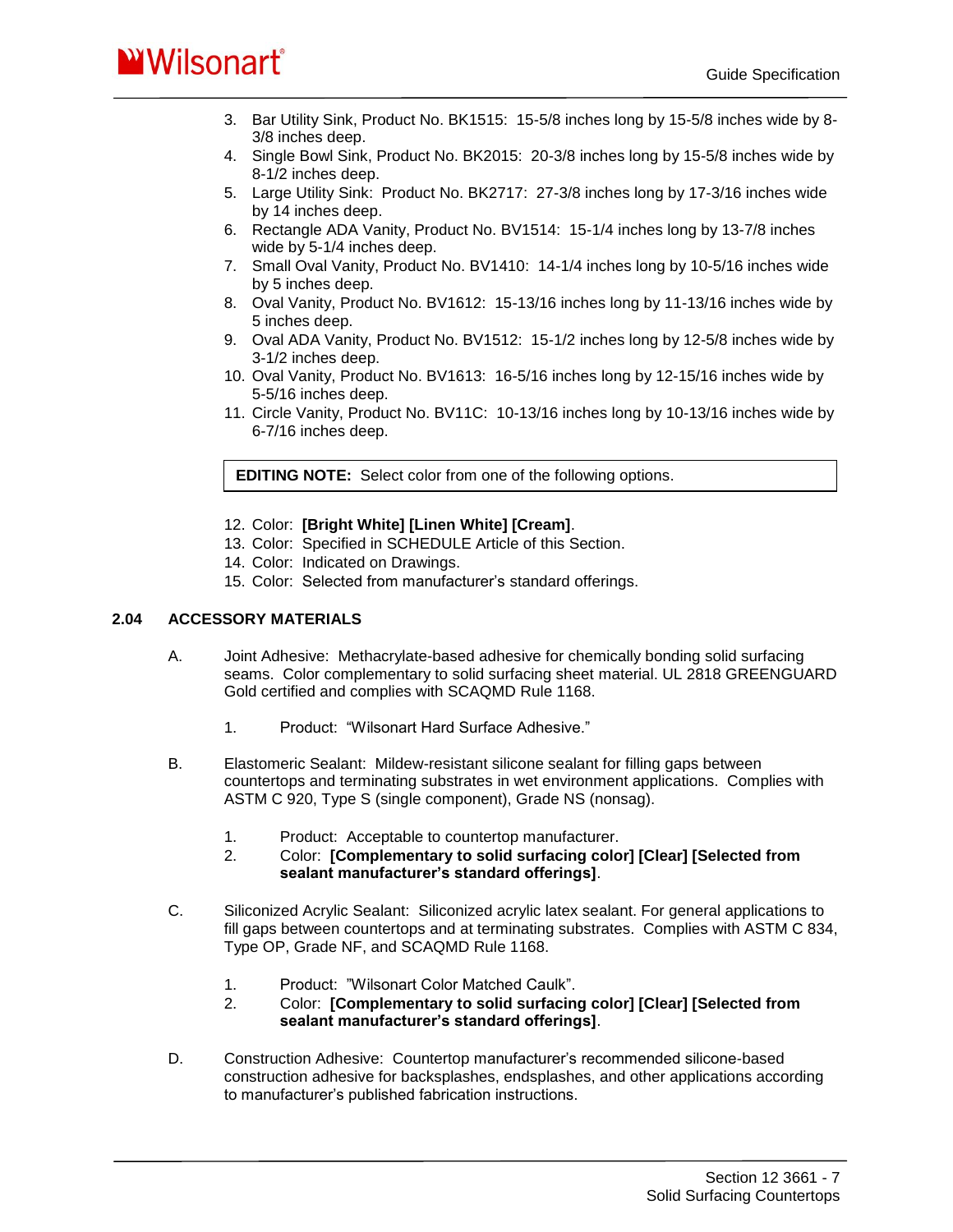## **2.05 FABRICATION**

- A. Fabricate components in shop, to greatest extent practicable, in sizes and shapes indicated according to approved shop drawings and Wilsonart published fabrication requirements.
- B. Form joint seams between solid surfacing components with specified seam adhesive. Completed joints inconspicuous in appearance and without voids. Provide joint reinforced if required by manufacturer for particular installation conditions.
- C. Provide holes and cutouts indicated on approved shop drawings. Rout cutouts and complete by sanding all edges smooth.

## **PART 3 - EXECUTION**

## **3.01 EXAMINATION**

- A. Examine substrates and conditions that could adversely affect the work of this Section.
- B. Substrates must be sound, flat, smooth, and free from dust or other surface contaminants.
- C. Commencement of work will constitute acceptance of substrates and conditions to receive the work.

# **3.02 COUNTERTOP INSTALLATION**

- A. Install solid surfacing components plumb, level, and true according to approved shop drawings and manufacturer's published installation instructions. Use woodworking and specialized fabrication tools acceptable to manufacturer.
- B. Form joint seams with specified seam adhesive. Seams to be inconspicuous in completed work. Seams in locations shown on approved shop drawings and acceptable to manufacturer. Promptly remove excess adhesive.
- C. Provide minimum 1/2 inch radius for countertop inside corners.
- D. Fill gaps between countertop and terminating substrates with specified silicone sealant.
- E. Rout sink cutouts to manufacturer's template. Adhere solid surface cast sink units to countertops with specified adhesive.
- F. Install backsplashes and endsplashes where indicated on Drawings. Adhere to countertops with specified construction adhesive.
- G. Vanities: Secure front panels to solid substrate with specified construction adhesive. Maintain 1/16 inch gap between fixed and removable panels.
	- 1. ADA Vanities: Angled front panel to permit wheelchair access to comply with referenced accessibility standard.